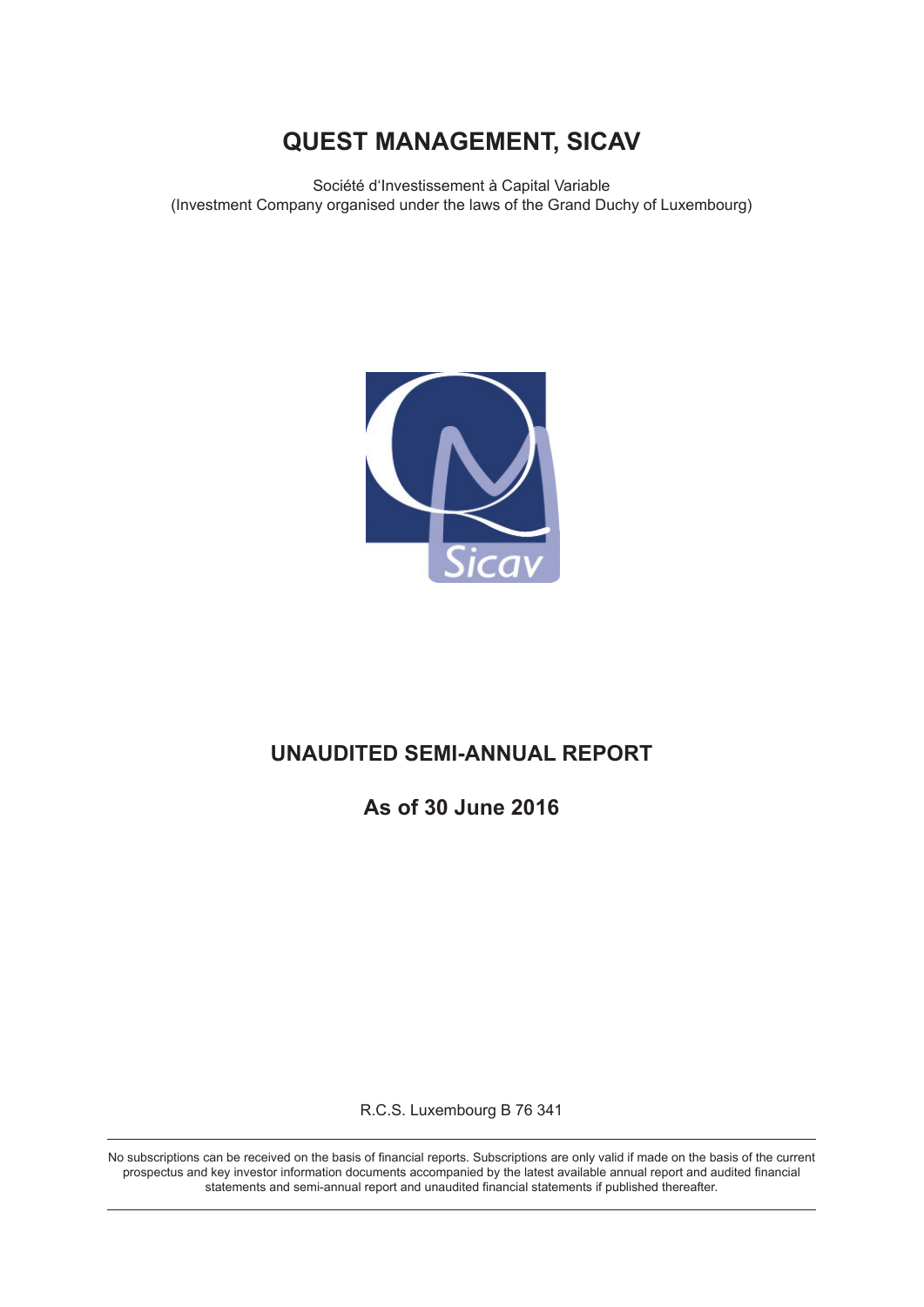Société d'Investissement à Capital Variable (Investment Company organised under the laws of the Grand Duchy of Luxembourg)

## **TABLE OF CONTENTS**

**UNAUDITED SEMI-ANNUAL REPORT**

| MANAGEMENT AND ADMINISTRATION               | $\overline{2}$ |
|---------------------------------------------|----------------|
| STATEMENT OF NET ASSETS                     | 5              |
| STATEMENT OF OPERATIONS                     | 6              |
| STATEMENT OF CHANGES IN NET ASSETS          | $\overline{7}$ |
| CHANGES IN THE NUMBER OF SHARES OUTSTANDING | 8              |
| STATISTICAL INFORMATION                     | 9              |
| <b>SECURITIES PORTFOLIO</b>                 |                |
| • QUEST MANAGEMENT - QUEST CLEANTECH FUND   | 10             |
| NOTES TO THE FINANCIAL STATEMENTS           | 12             |
| SHAREHOLDER INFORMATION                     | 16             |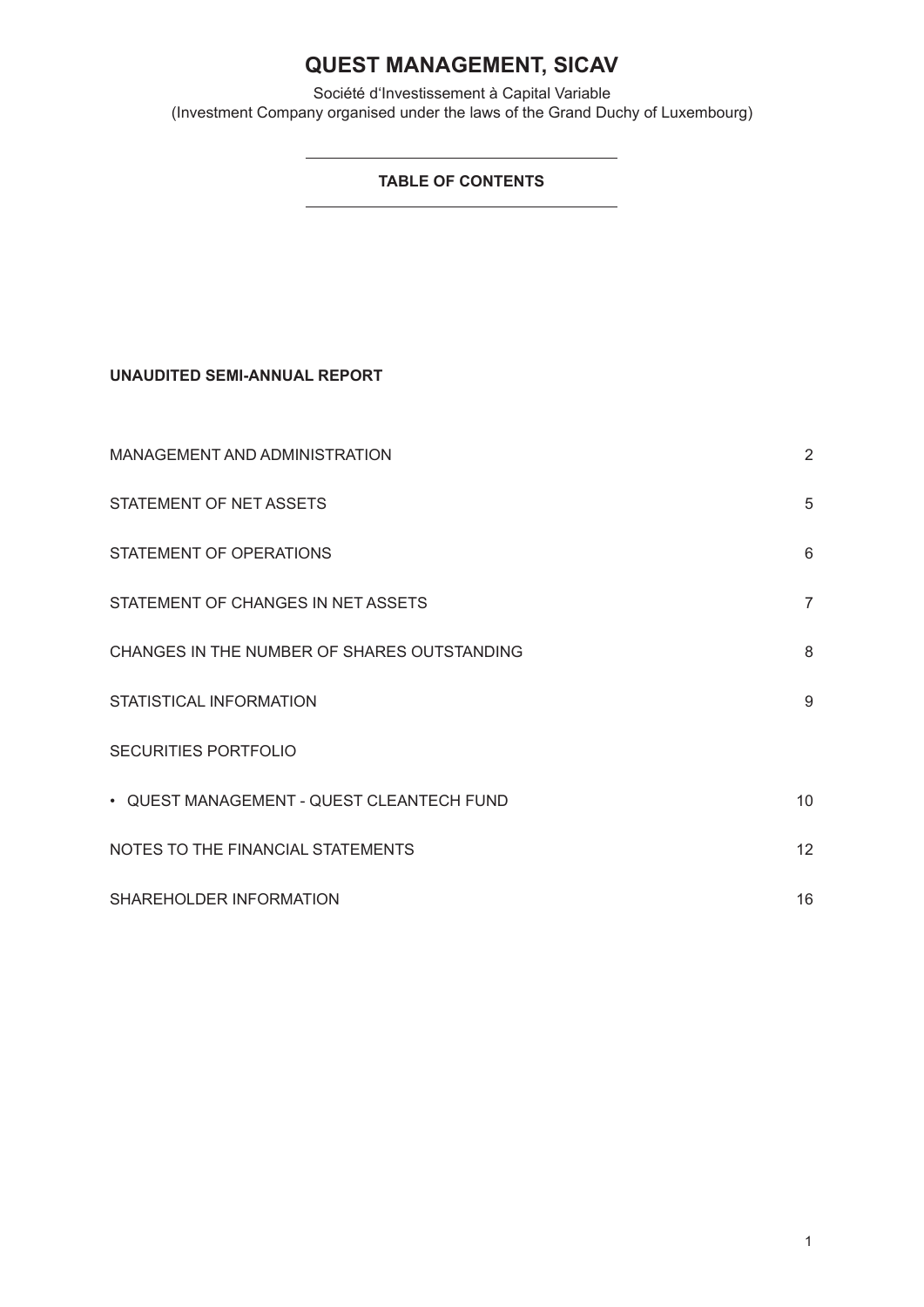Société d'Investissement à Capital Variable (Investment Company organised under the laws of the Grand Duchy of Luxembourg)

### **MANAGEMENT AND ADMINISTRATION**

### **BOARD OF DIRECTORS**

### CHAIRMAN

Mr Patrick de BELLEFROID Company Director Rue de Bossut 10 B-1390 Nethen, Belgium

### MEMBERS

Dr Jos B. PEETERS Managing Director, Capricorn Venture Partners NV Lei 19/1 B-3000 Leuven, Belgium

Mr Romain MOEBUS Member of the Management Committee, VP Bank (Luxembourg) SA 26, avenue de la Liberté L-1930 Luxembourg, Grand Duchy of Luxembourg

> Mr Yves VANEERDEWEGH Executive Director, Capricorn Venture Partners NV Lei 19/1 B-3000 Leuven, Belgium

### **DAY-TO-DAY MANAGERS OF THE MANAGEMENT COMPANY**

Mr Eduard von KYMMEL CEO, VP Fund Solutions (Luxembourg) SA 26, avenue de la Liberté L-1930 Luxembourg, Grand Duchy of Luxembourg

Mr Ralf FUNK Executive Director, VP Fund Solutions (Luxembourg) SA 26, avenue de la Liberté L-1930 Luxembourg, Grand Duchy of Luxembourg

(since 1 April 2016) Mrs Anne GUIDI Executive Director, VP Fund Solutions (Luxembourg) SA 26, avenue de la Liberté L-1930 Luxembourg, Grand Duchy of Luxembourg

### **REGISTERED OFFICE**

26, avenue de la Liberté L-1930 Luxembourg, Grand Duchy of Luxembourg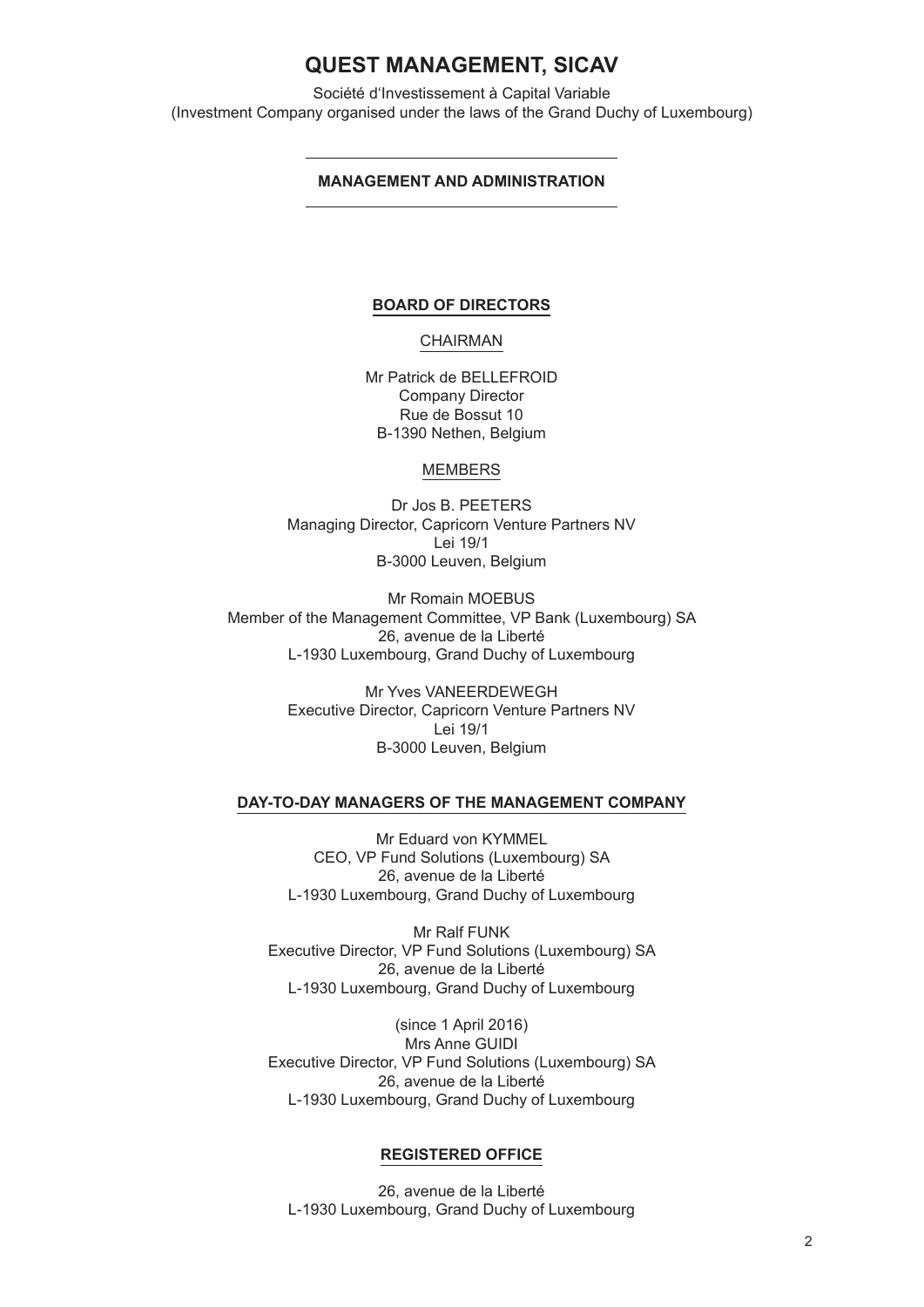Société d'Investissement à Capital Variable (Investment Company organised under the laws of the Grand Duchy of Luxembourg)

### **MANAGEMENT AND ADMINISTRATION**

(continued)

### **MAILING ADDRESS**

P.O. Box 923 L-2019 Luxembourg, Grand Duchy of Luxembourg

### **REGISTRATION NUMBERS**

Luxembourg R.C.S. B 76 341 Luxembourg VAT number LU23760362

## **MANAGEMENT COMPANY, ADMINISTRATIVE AND DOMICILIATION AGENT, CORPORATE, REGISTRAR AND TRANSFER AGENT**

VP Fund Solutions (Luxembourg) SA 26, avenue de la Liberté L-1930 Luxembourg, Grand Duchy of Luxembourg

### **DEPOSITARY BANK AND PAYING AGENT**

VP Bank (Luxembourg) SA 26, avenue de la Liberté L-1930 Luxembourg, Grand Duchy of Luxembourg

### **INVESTMENT MANAGER**

Capricorn Venture Partners NV Lei 19/1 B-3000 Leuven, Belgium

## **MARKETING AGENT**

Capricorn Venture Partners NV Lei 19/1 B-3000 Leuven, Belgium

### **REGISTRATION COUNTRIES**

Belgium (only for Quest Management - Quest Cleantech Fund Class A, Class B and Class R Shares) Germany Netherlands (only for Quest Management - Quest Cleantech Fund Class A, Class B and Class C Shares) Sweden (restricted distribution only through the Swedish Pensions Agency)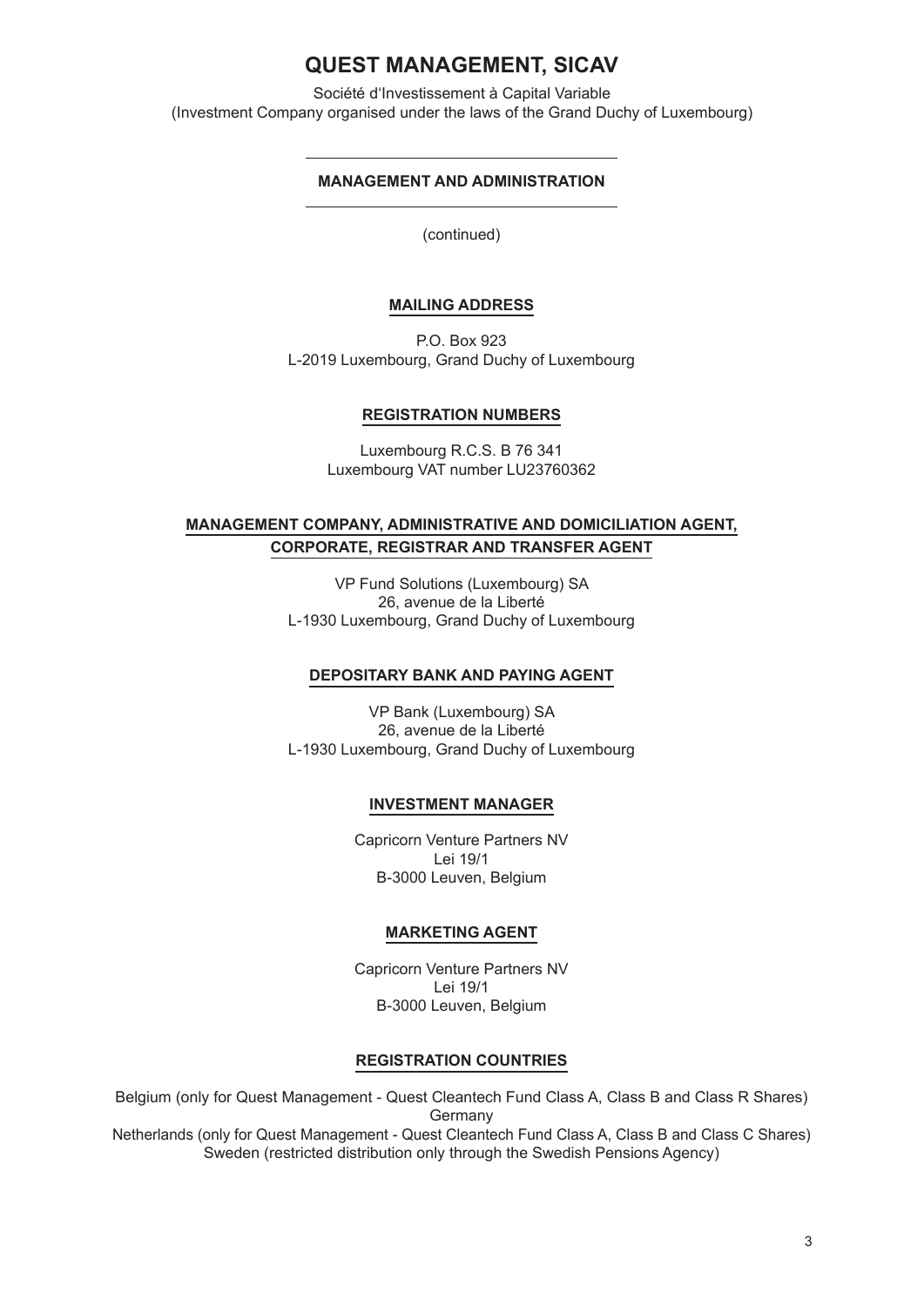Société d'Investissement à Capital Variable (Investment Company organised under the laws of the Grand Duchy of Luxembourg)

## **MANAGEMENT AND ADMINISTRATION**

(continued)

## **FINANCIAL AGENT (for Belgium)**

CACEIS Belgium S.A. Avenue du Port 86 C b320 B-1000 Brussels, Belgium

### **INFORMATION AGENT (for Germany)**

CACEIS Bank Deutschland GmbH Lilienthalallee 34-36 D-80939 Munich, Germany

### **CABINET DE RÉVISION AGRÉÉ**

KPMG Luxembourg, Société coopérative 39, Avenue John F. Kennedy L-1855 Luxembourg, Grand Duchy of Luxembourg

### **LEGAL ADVISOR**

Elvinger Hoss Prussen 2, place Winston Churchill L-1340 Luxembourg, Grand Duchy of Luxembourg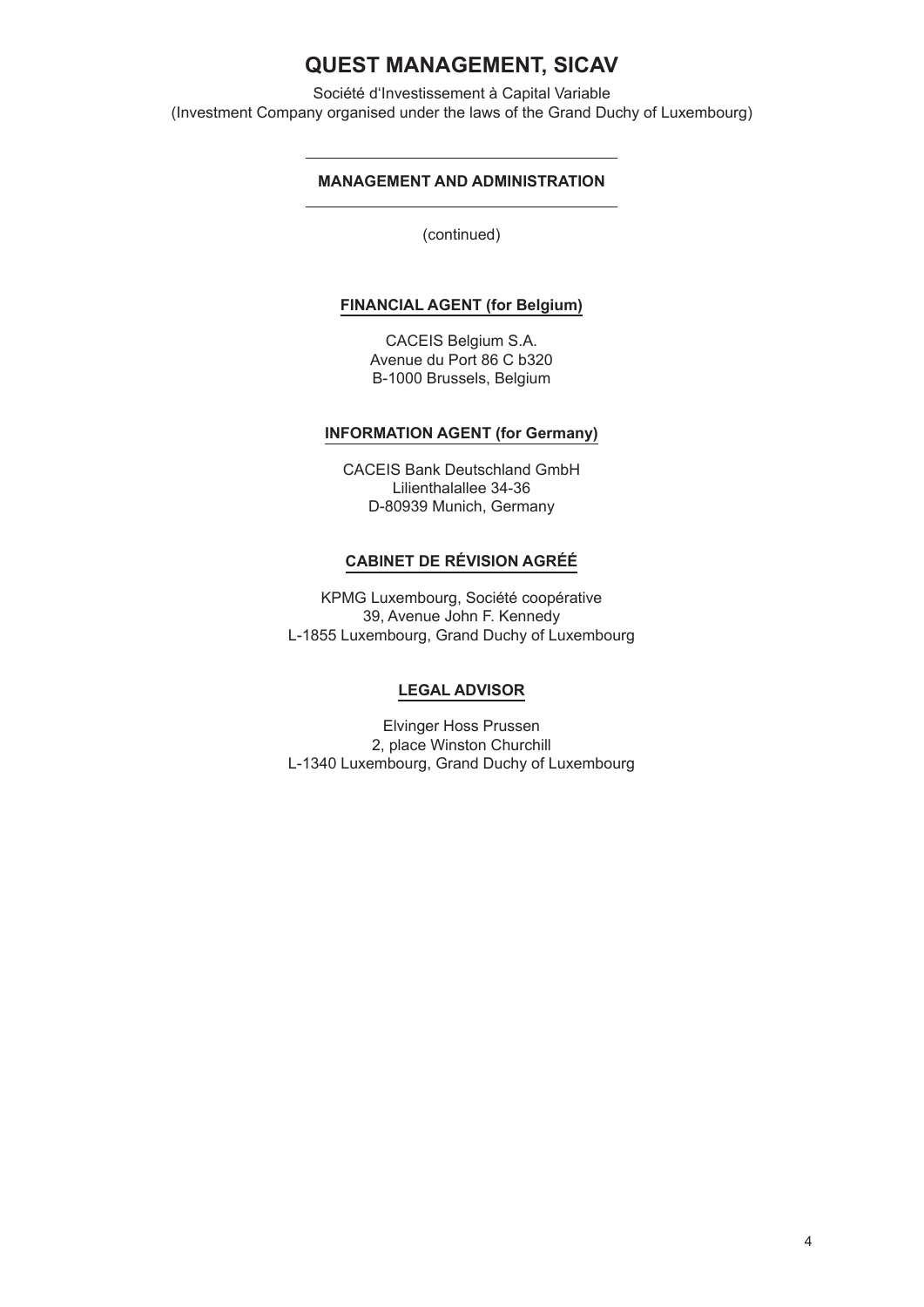Société d'Investissement à Capital Variable (Investment Company organised under the laws of the Grand Duchy of Luxembourg)

## **STATEMENT OF NET ASSETS**

### **As of 30 June 2016**

|                                          | Quest Management -<br>Quest Cleantech<br>Fund | Combined        |
|------------------------------------------|-----------------------------------------------|-----------------|
|                                          | (in EUR)                                      | (in EUR)        |
| <b>ASSETS</b>                            |                                               |                 |
| Securities portfolio (at cost)           | 46,683,744.02                                 | 46,683,744.02   |
| Unrealised appreciation/depreciation (-) | 3,875,096.51                                  | 3,875,096.51    |
| Securities portfolio at market value     | 50,558,840.53                                 | 50,558,840.53   |
| Cash at banks                            | 3,532,848.57                                  | 3,532,848.57    |
| Other assets                             | 11,067.79                                     | 11,067.79       |
| <b>TOTAL ASSETS</b>                      | 54, 102, 756.89                               | 54, 102, 756.89 |
| <b>LIABILITIES</b>                       |                                               |                 |
| Accrued expenses                         | $-64, 119.47$                                 | $-64, 119.47$   |
| <b>TOTAL LIABILITIES</b>                 | $-64, 119.47$                                 | $-64, 119.47$   |
| <b>NET ASSETS</b>                        | 54,038,637.42                                 | 54,038,637.42   |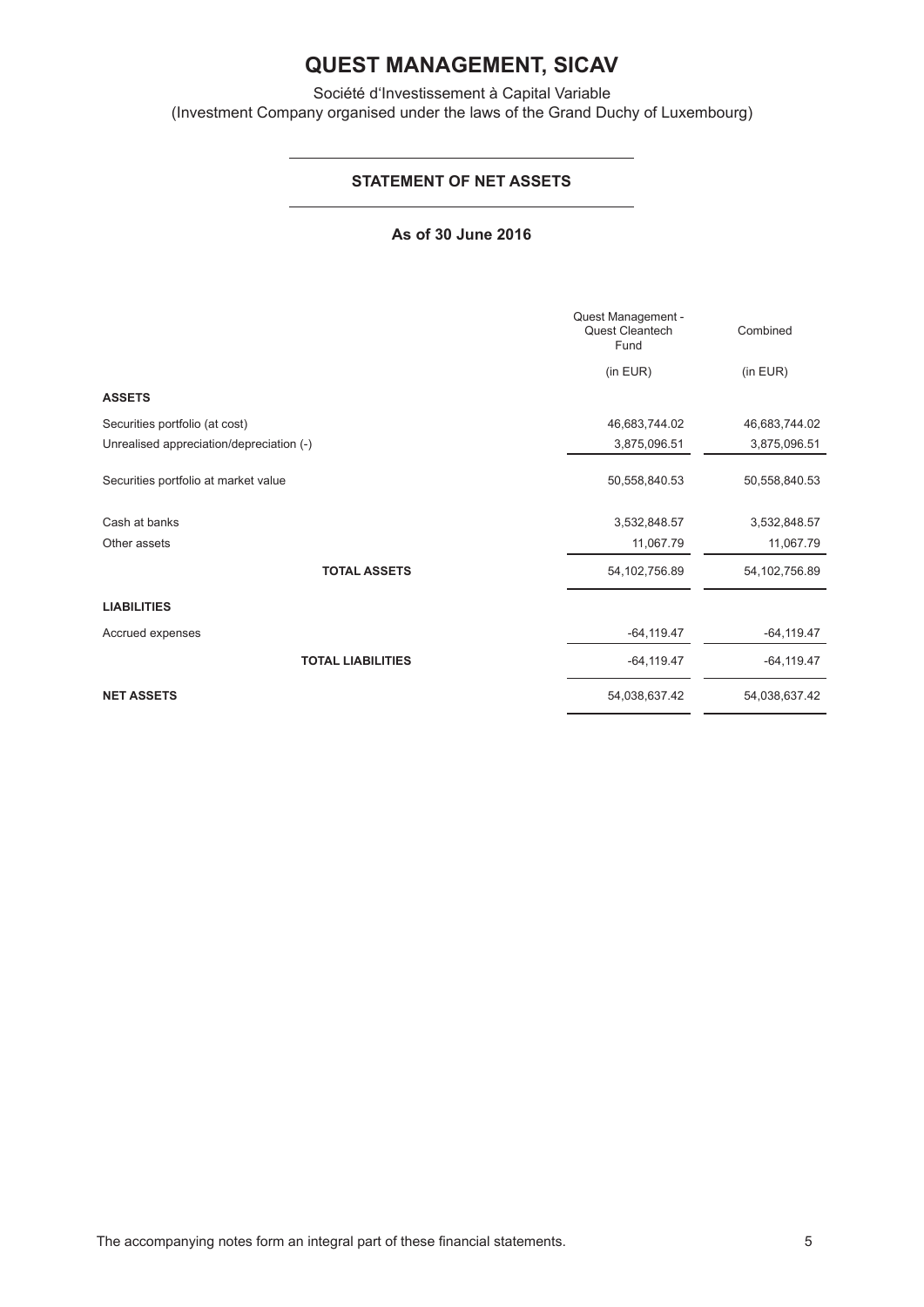Société d'Investissement à Capital Variable (Investment Company organised under the laws of the Grand Duchy of Luxembourg)

## **STATEMENT OF OPERATIONS**

### **For the year/period ended 30 June 2016**

|                                                                                | Quest Management -<br>Quest Cleantech<br>Fund | Combined        |
|--------------------------------------------------------------------------------|-----------------------------------------------|-----------------|
|                                                                                | (in EUR)                                      | (in EUR)        |
| <b>INCOME</b>                                                                  |                                               |                 |
| Dividends, net                                                                 | 680,574.91                                    | 680,574.91      |
| Other Income                                                                   | 5,850.00                                      | 5,850.00        |
| <b>TOTAL INCOME</b>                                                            | 686,424.91                                    | 686,424.91      |
| <b>EXPENSES</b>                                                                |                                               |                 |
| Investment management fees                                                     | $-147,041.95$                                 | $-147,041.95$   |
| Custodian and management company fees                                          | $-112,540.05$                                 | $-112,540.05$   |
| <b>Administration fees</b>                                                     | $-14,249.23$                                  | $-14,249.23$    |
| Taxe d'abonnement                                                              | $-13,214.61$                                  | $-13,214.61$    |
| Professional expenses                                                          | $-7,024.41$                                   | $-7,024.41$     |
| Other charges                                                                  | $-41,889.10$                                  | $-41,889.10$    |
| <b>TOTAL EXPENSES</b>                                                          | $-335,959.35$                                 | $-335,959.35$   |
| <b>NET INCOME/LOSS (-) FROM INVESTMENTS</b>                                    | 350,465.56                                    | 350,465.56      |
| Net realised gain/loss (-) on sales of securities                              | 217,600.10                                    | 217,600.10      |
| NET REALISED PROFIT/LOSS (-) FOR THE YEAR/PERIOD                               | 568,065.66                                    | 568,065.66      |
| <b>NET CHANGE IN UNREALISED</b><br><b>APPRECIATION/DEPRECIATION (-)</b>        |                                               |                 |
| - on securities                                                                | $-2,711,938.73$                               | $-2,711,938.73$ |
| <b>INCREASE/DECREASE (-) IN NET</b><br><b>ASSETS AS A RESULT OF OPERATIONS</b> | $-2,143,873.07$                               | $-2,143,873.07$ |

The accompanying notes form an integral part of these financial statements. 6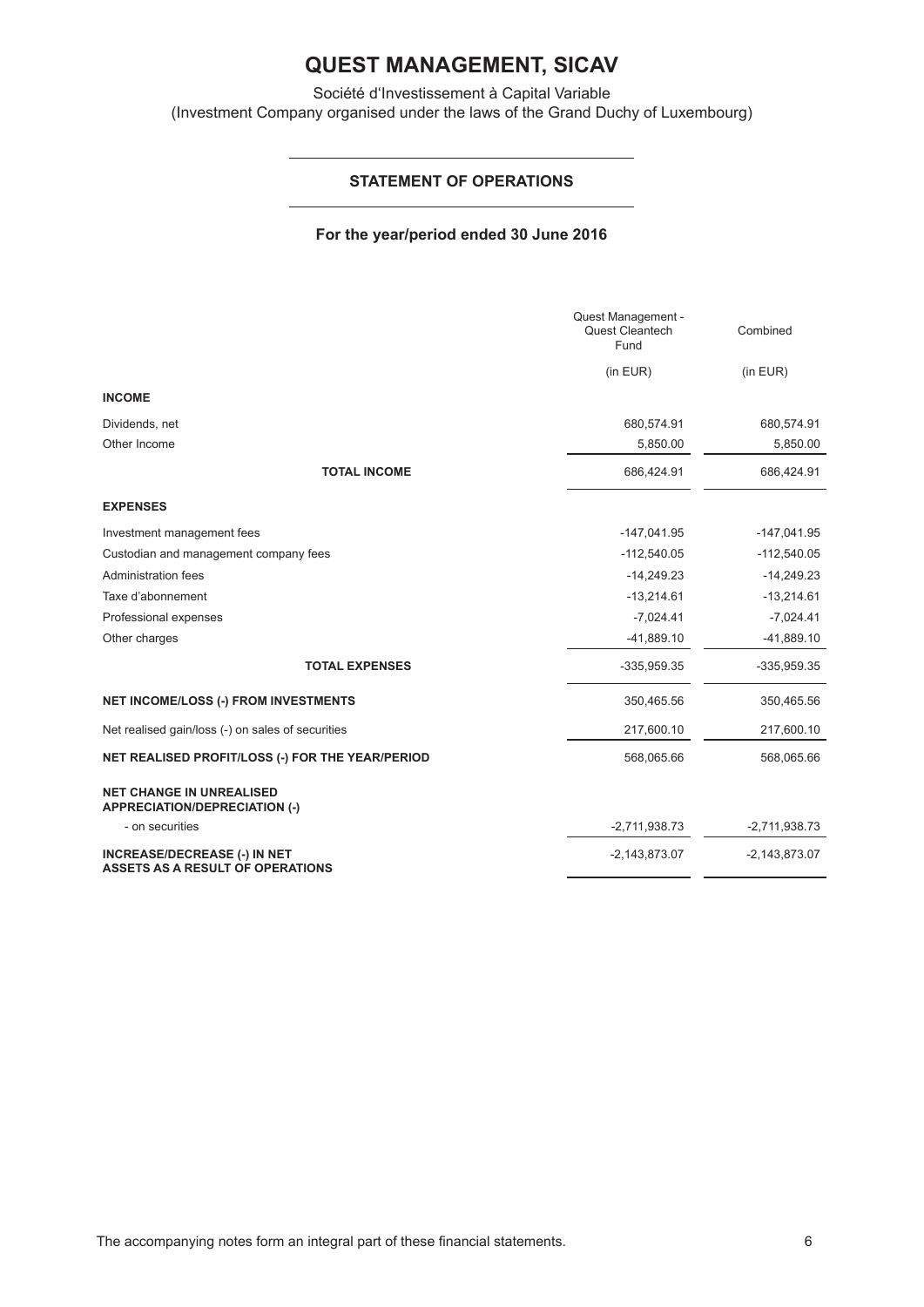Société d'Investissement à Capital Variable (Investment Company organised under the laws of the Grand Duchy of Luxembourg)

## **STATEMENT OF CHANGES IN NET ASSETS**

### **For the year/period ended 30 June 2016**

|                                                                                      | Quest Management -<br>Quest Cleantech<br>Fund | Combined        |
|--------------------------------------------------------------------------------------|-----------------------------------------------|-----------------|
|                                                                                      | (in EUR)                                      | (in EUR)        |
| <b>NET ASSETS</b>                                                                    |                                               |                 |
| Beginning of the year/period                                                         | 52,023,077.37                                 | 52,023,077.37   |
|                                                                                      |                                               |                 |
| <b>CHANGES FROM INVESTMENT ACTIVITIES</b>                                            |                                               |                 |
| Increase/decrease (-) in net assets as a result<br>of operations for the year/period | $-2,143,873.07$                               | $-2,143,873.07$ |
|                                                                                      |                                               |                 |
| <b>CHANGES FROM CAPITAL TRANSACTIONS</b>                                             |                                               |                 |
| Proceeds from shares issued                                                          | 11,185,913.62                                 | 11,185,913.62   |
| Payments for shares redeemed                                                         | $-7,026,480.50$                               | $-7,026,480.50$ |
|                                                                                      | 4,159,433.12                                  | 4, 159, 433. 12 |
| <b>NET ASSETS</b><br>End of the year/period                                          | 54,038,637.42                                 | 54,038,637.42   |

 $\overline{a}$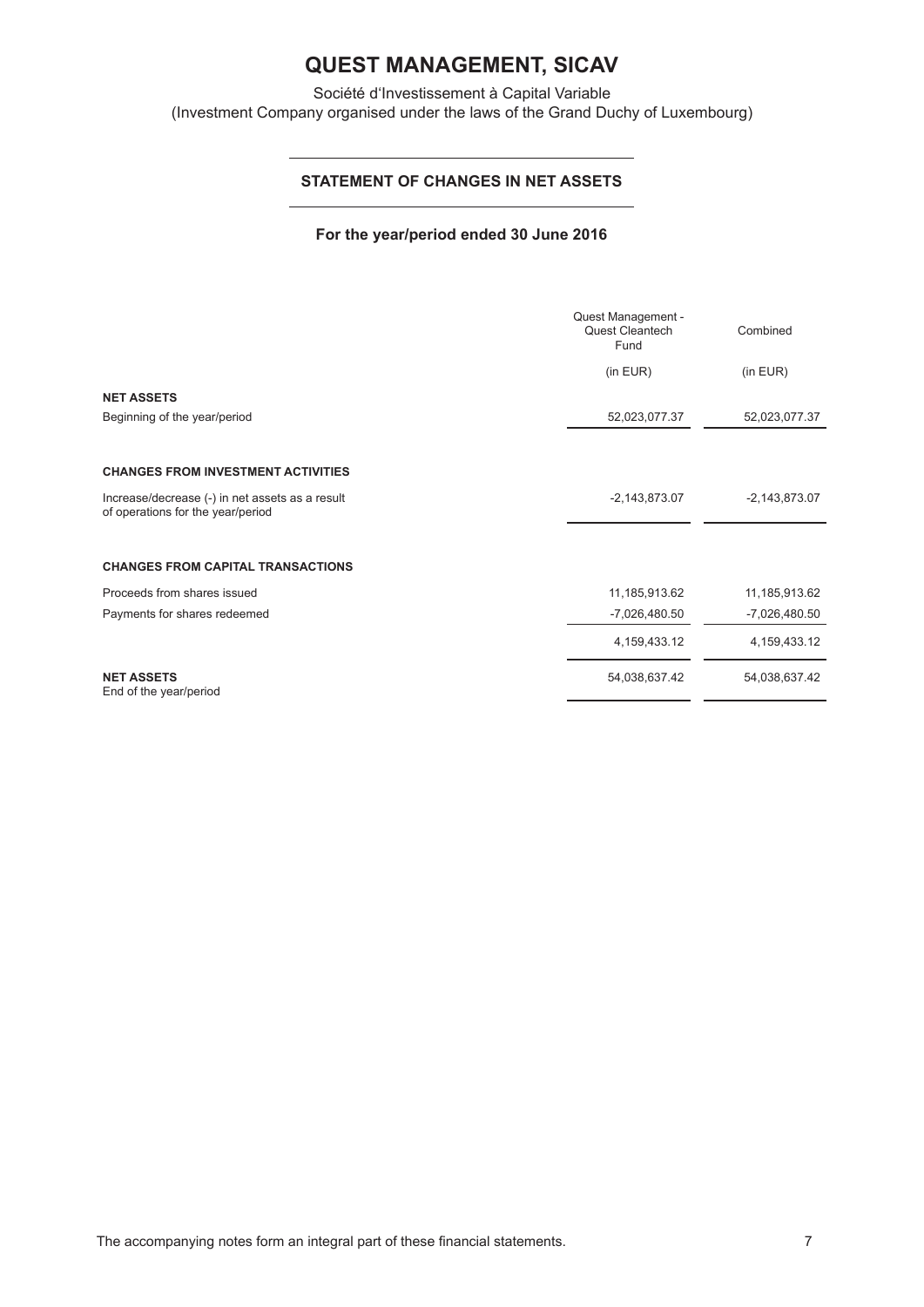Société d'Investissement à Capital Variable (Investment Company organised under the laws of the Grand Duchy of Luxembourg)

## **CHANGES IN THE NUMBER OF SHARES OUTSTANDING**

### **As of 30 June 2016**

#### **Quest Management - Quest Cleantech Fund**

|                                                            | Class A       | Class B        | Class C       |
|------------------------------------------------------------|---------------|----------------|---------------|
| Number of shares at the beginning of the year/period       | 38,981.9429   | 59,253.6725    | 135,730.0381  |
| Number of shares issued                                    | 1.781.3676    | 12.953.1195    | 36,992.8937   |
| Number of shares redeemed                                  | $-6,771.4210$ | $-23.047.7010$ | $-4,325.3836$ |
| Number of shares outstanding at the end of the year/period | 33,991.8895   | 49,159.0910    | 168,397.5482  |

#### **Quest Management - Quest Cleantech Fund**

|                                                            | Class I                     | Class R                   |
|------------------------------------------------------------|-----------------------------|---------------------------|
| Number of shares at the beginning of the year/period       | 18,967.6019                 | 2,861.0000                |
| Number of shares issued<br>Number of shares redeemed       | 2,450.0000<br>$-3,950.0000$ | 5,370.5534<br>$-158.0000$ |
| Number of shares outstanding at the end of the year/period | 17,467.6019                 | 8,073.5534                |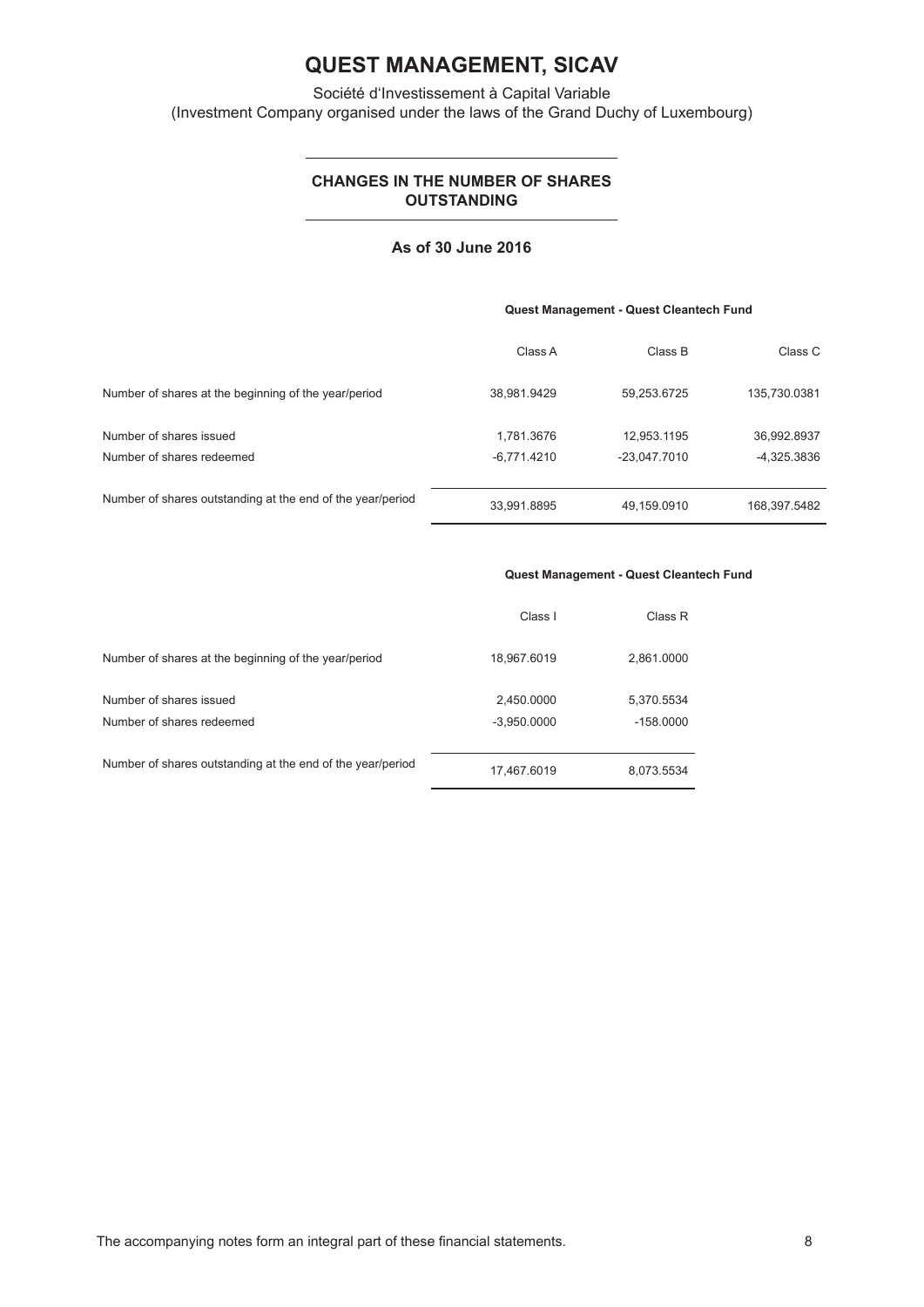Société d'Investissement à Capital Variable (Investment Company organised under the laws of the Grand Duchy of Luxembourg)

## **STATISTICAL INFORMATION**

|                                                     | 31 December 2014 | 31 December 2015 | 30 June 2016  |
|-----------------------------------------------------|------------------|------------------|---------------|
| <b>Total Fund</b>                                   |                  |                  |               |
| Net Assets of the Fund (in EUR)                     | 24,165,951.09    | 52,023,077.37    | 54,038,637.42 |
| Quest Management - Quest Cleantech Fund             |                  |                  |               |
| Total net assets (in EUR)                           | 24, 165, 951.09  | 52,023,077.37    | 54,038,637.42 |
| <b>Class A</b>                                      |                  |                  |               |
| Shares outstanding                                  | 41,379.6268      | 38,981.9429      | 33,991.8950   |
| Net asset value per share (in share class currency) | 162.29           | 185.57           | 177.75        |
| <b>Class B</b>                                      |                  |                  |               |
| Shares outstanding                                  | 17,397.6891      | 59,253.6725      | 49,159.0910   |
| Net asset value per share (in share class currency) | 176.38           | 209.97           | 199.87        |
| Class <sub>C</sub>                                  |                  |                  |               |
| Shares outstanding                                  | 77,471.2233      | 135,730.0381     | 168,397.5482  |
| Net asset value per share (in share class currency) | 185.64           | 222.34           | 212.31        |
| Class I                                             |                  |                  |               |
| Shares outstanding                                  |                  | 18,967.6019      | 17,467.6019   |
| Net asset value per share (in share class currency) |                  | 99.46            | 94.96         |
| <b>Class R</b>                                      |                  |                  |               |
| Shares outstanding                                  |                  | 2,861.0000       | 8,073.5534    |
| Net asset value per share (in share class currency) |                  | 99.00            | 94.24         |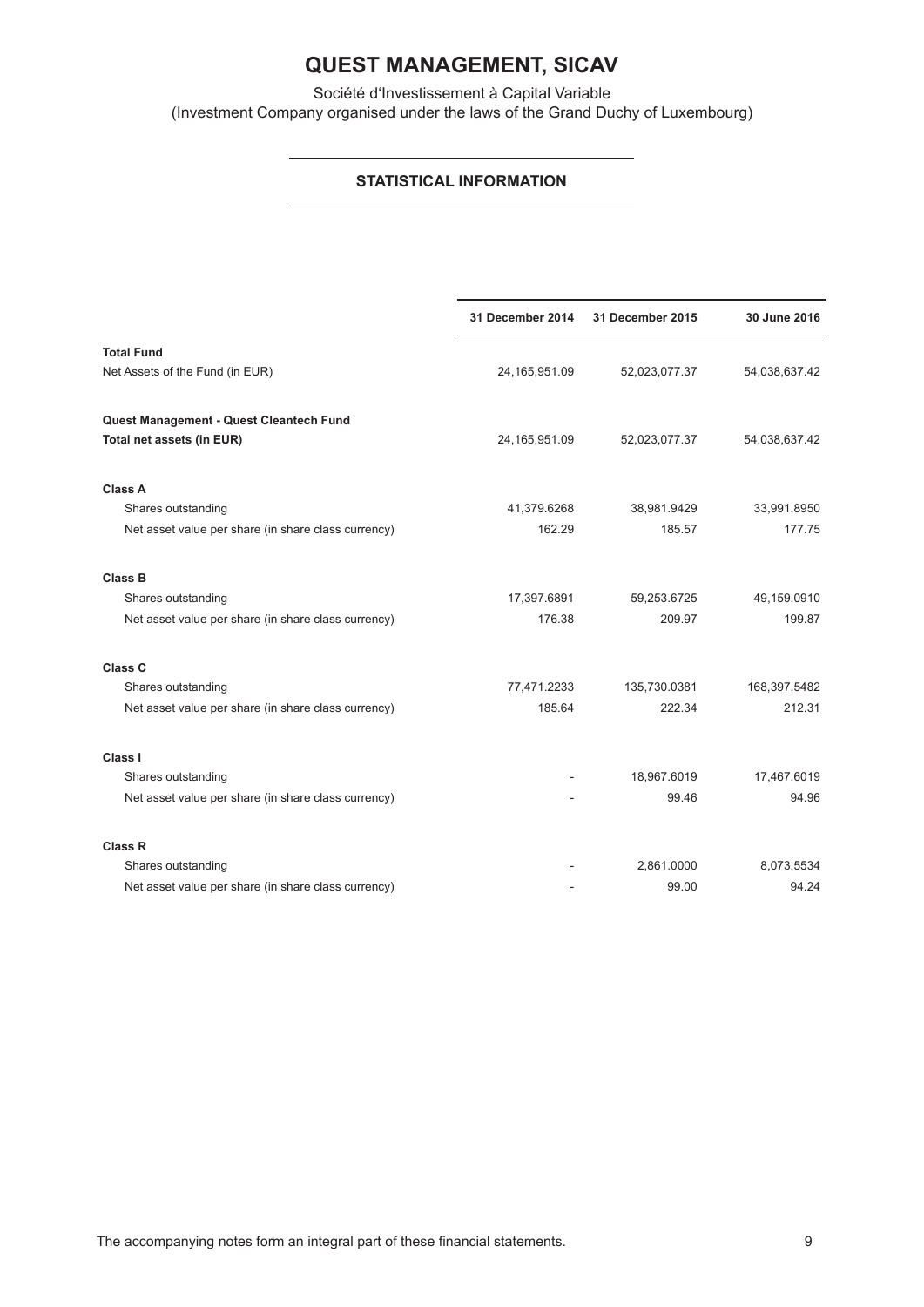Société d'Investissement à Capital Variable (Investment Company organised under the laws of the Grand Duchy of Luxembourg)

### **QUEST MANAGEMENT - QUEST CLEANTECH FUND**

## **Securities Portfolio as of 30 June 2016** (in EUR)

### Transferable securities admitted to an official stock exchange listing

**Shares** 

| Currency   | Quantity | Description                   | <b>Market Value</b> | % of Net<br>Assets* |
|------------|----------|-------------------------------|---------------------|---------------------|
| <b>EUR</b> | 82,000   | AALBERTS INDUSTRIES NV        | 2,218,100.00        | 4.10                |
| <b>EUR</b> | 126,098  | <b>ACCELL GROUP</b>           | 2,344,792.31        | 4.34                |
| <b>EUR</b> | 57.000   | <b>ANDRITZ AG</b>             | 2,420,790.00        | 4.48                |
| <b>EUR</b> | 19,500   | <b>BERTRANDT AG</b>           | 1,716,000.00        | 3.18                |
| <b>EUR</b> | 69,000   | <b>BUREAU VERITAS SA</b>      | 1,311,345.00        | 2.43                |
| <b>EUR</b> | 97,921   | <b>CENIT AG</b>               | 1,860,499.00        | 3.44                |
| <b>EUR</b> | 24,702   | CIE D'ENTREPRISES CFE         | 2,020,129.56        | 3.74                |
| <b>EUR</b> | 88,000   | <b>CORBION NV</b>             | 1,901,240.00        | 3.52                |
| <b>EUR</b> | 24.259   | ENVIRONNEMENT SA              | 1,118,825.08        | 2.07                |
| <b>EUR</b> | 7,500    | <b>FAIVELEY TRANSPORT SA</b>  | 660,375.00          | 1.22                |
| <b>USD</b> | 78,000   | <b>HEXCEL CORP</b>            | 2,923,517.70        | 5.41                |
| <b>EUR</b> | 129.689  | <b>JENSEN-GROUP NV</b>        | 3,402,390.92        | 6.30                |
| <b>EUR</b> | 52,517   | <b>KENDRION NV</b>            | 1,219,182.16        | 2.26                |
| <b>EUR</b> | 15,000   | <b>KERRY GROUP PLC -A-</b>    | 1,197,900.00        | 2.22                |
| <b>EUR</b> | 85.000   | KINGSPAN GROUP PLC            | 1,657,500.00        | 3.07                |
| <b>EUR</b> | 27,000   | <b>MAYR MELNHOF KARTON AG</b> | 2,642,760.00        | 4.89                |
| <b>EUR</b> | 40,000   | <b>MELEXIS NV</b>             | 2,252,000.00        | 4.17                |
| <b>SEK</b> | 140.000  | NIBE INDUSTRIER AB -B-        | 1,035,179.53        | 1.92                |
| <b>EUR</b> | 55,000   | NORDEX SE                     | 1,398,375.00        | 2.59                |
| <b>EUR</b> | 24,000   | NORMA GROUP SE                | 1,020,360.00        | 1.89                |
| <b>USD</b> | 44,000   | <b>PERKINELMER INC</b>        | 2,076,108.75        | 3.84                |
| <b>EUR</b> | 66,861   | SAFT GROUPE SA                | 2,443,100.94        | 4.52                |
| <b>EUR</b> | 34,750   | SCHALTBAU HOLDING AG          | 1,597,631.25        | 2.96                |
| <b>USD</b> | 47,000   | <b>SUNPOWER CORP</b>          | 655,314.35          | 1.21                |
| <b>NOK</b> | 227,279  | TOMRA SYSTEMS ASA             | 2,169,739.48        | 4.02                |
| <b>EUR</b> | 68,000   | <b>UMICORE SA</b>             | 3,146,360.00        | 5.82                |
| <b>USD</b> | 34,000   | <b>WABTEC CORP/DE</b>         | 2,149,324.50        | 3.98                |
|            |          |                               |                     |                     |

Total transferable shares admitted to an official stock exchange listing 50,558,840.53 93.56

| <b>TOTAL SECURITIES PORTFOLIO</b> | 50,558,840.53 | 93.56 |
|-----------------------------------|---------------|-------|
|                                   |               |       |

\* Minor rounding differences may occur due to the rounding of percentage.

The accompanying notes form an integral part of these financial statements.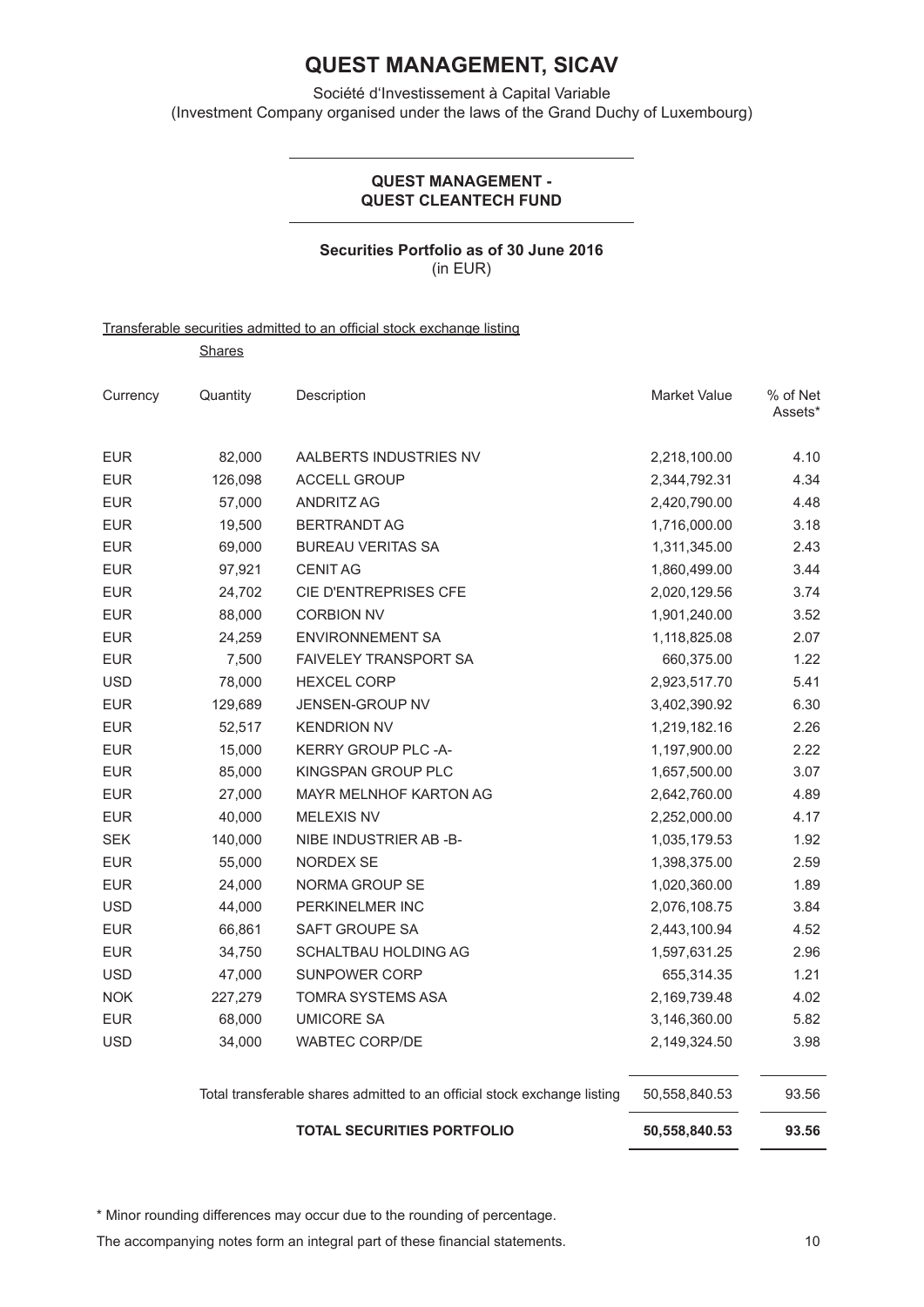Société d'Investissement à Capital Variable (Investment Company organised under the laws of the Grand Duchy of Luxembourg)

### **QUEST MANAGEMENT - QUEST CLEANTECH FUND**

## **Securities Portfolio as of 30 June 2016** (in EUR)

(continued)

**Breakdown by country**  $%$  % of

Net Assets\* Austria 9.37 Belgium 20.03 France 10.24 Germany 14.05 Ireland 5.29 Netherlands 14.21 Norway 4.01 Sweden 1.92 United States of America 14.44 **TOTAL 93.56**

| <b>Breakdown by currency</b> |              | $%$ of<br>Net Assets* |
|------------------------------|--------------|-----------------------|
|                              | <b>EUR</b>   | 73.19                 |
|                              | <b>NOK</b>   | 4.01                  |
|                              | <b>SEK</b>   | 1.92                  |
|                              | <b>USD</b>   | 14.44                 |
|                              | <b>TOTAL</b> | 93.56                 |

\* Minor rounding differences may occur due to the rounding of percentage.

The accompanying notes form an integral part of these financial statements.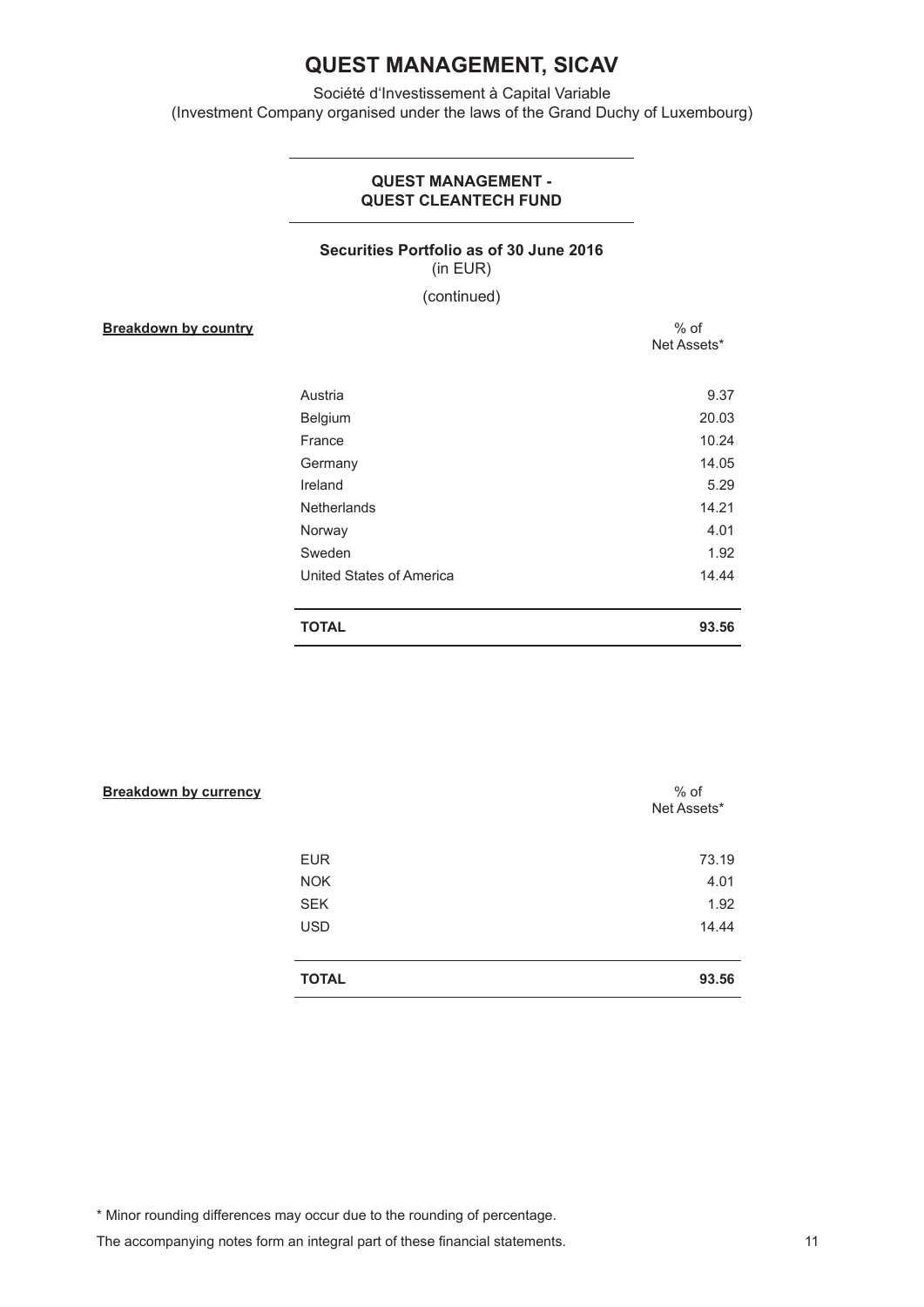Société d'Investissement à Capital Variable (Investment Company organised under the laws of the Grand Duchy of Luxembourg)

### **NOTES TO THE FINANCIAL STATEMENTS AS OF 30 JUNE 2016**

### **Note 1 General Information**

Quest Management, SICAV (the "Fund") incorporated on 16 June 2000 as a "Société Anonyme" qualifying as a "Société d'Investissement à Capital Variable" with multiple sub-funds and is governed by Part I of the amended Luxembourg law of 17 December 2010 on undertakings for collective investment (the "2010 Law"). It is established for an undetermined duration from the date of incorporation.

The Fund presently contains one sub-fund (the "Sub-Fund"):

• Quest Management – Quest Cleantech Fund Class A, B, C, I and R Shares, each available in EUR

The Board of Directors of the Fund has designated VP Fund Solutions (Luxembourg) SA to act as Management Company for the Fund under the terms of the Management Company Services Agreement dated 1 April 2007, as last amended on 3 August 2015.

The Management Company is a public limited company ("Société Anonyme"). Its articles of incorporation have been amended on 20 June 2006 in order to allow it to act as a Management Company for undertakings for collective investment, currently in accordance with Chapter 15 of the 2010 Law; they have been amended on 1 August 2014 in order to allow it to act as alternative investment fund manager in accordance with the law of 12 July 2013. It exists for an unlimited period of time. As such, the Management Company will perform and render without limitation: (i) investment management services, (ii) administrative agency, corporate and domiciliary agency, registrar and transfer agency services, and (iii) marketing, principal distribution and sales services.

VP Fund Solutions (Luxembourg) SA also acts as Management Company for other undertakings for collective investments. The names of the other undertakings for collective investments are available upon request from the Management Company.

#### **Note 2 Summary of significant accounting policies**

The financial statements of the Fund are prepared in accordance with generally accepted accounting policies and Luxembourg regulations relating to undertakings for collective investments. The combined financial statements are expressed in EUR and are presented for information purposes only.

a) Foreign currency translation

Investments as well as other assets and liabilities stated in foreign currencies are translated at the exchange rates prevailing as at the date of the report (please refer to Note 9). The costs of investments are at historical exchange rates. Transactions in foreign currency during the year are translated at the rates prevailing at the date of transaction. Realised and net change in unrealised exchange gains and losses, if any, are recorded in the statement of operations.

b) Investments

Securities or money market instruments admitted to official listing on a stock exchange or which are traded on another regulated market which operates regularly and is recognised and open to the public in Europe (including the EU countries) or North or South America, Asia, Australia, New Zealand or Africa are valued on the basis of the last known price. If the same security or instrument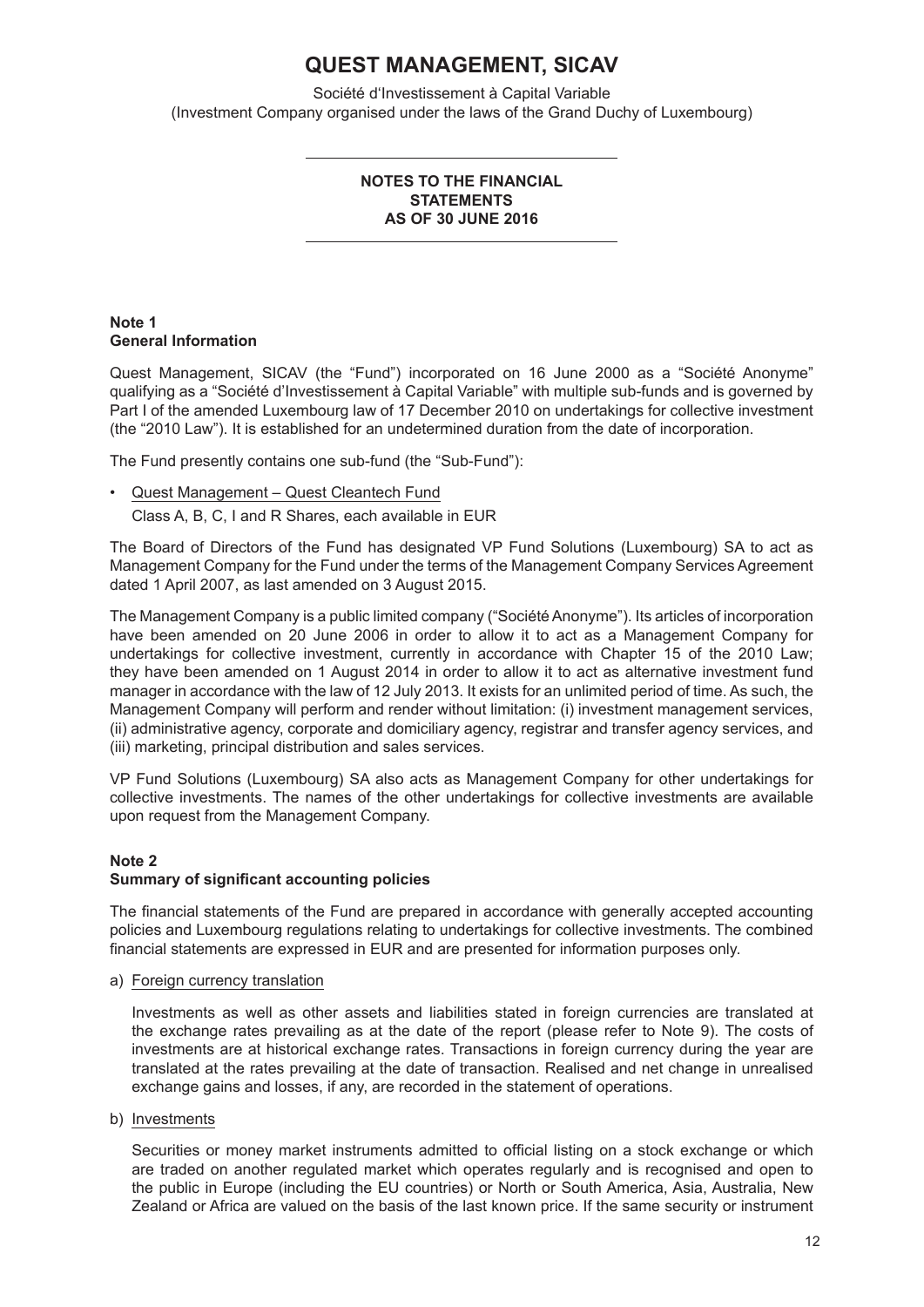Société d'Investissement à Capital Variable (Investment Company organised under the laws of the Grand Duchy of Luxembourg)

### **NOTES TO THE FINANCIAL STATEMENTS AS OF 30 JUNE 2016**

(continued)

is quoted on different markets, the quotation of the main market for this security or instrument will be used. If there is no relevant quotation or if the quotations are not representative of the fair value, the evaluation will be done in good faith by the Board of Directors of the Fund or its delegate with a view to establishing the probable sales price for such securities or instruments.

The cost of investments sold is determined on the basis of the weighted average price method.

### c) Income recognition

Interest income is accounted for on an accrual basis.

Dividends are accrued on the date upon which the relevant security becomes ex-dividend, to the extent information thereon is reasonably available to the Sub-Fund. These are accounted for net of any applicable withholding taxes in the relevant country.

### **Note 3 Net asset value**

### a) Computation

The net asset value per share is expressed in the currency of the relevant Sub-Fund and is determined on each Luxembourg banking business day, by dividing the net assets of the relevant Sub-Fund by the number of shares issued and outstanding in the relevant Sub-Fund.

### b) Redemption of shares

Each shareholder of a Sub-Fund has the right to request at any time the redemption of his/her shares at an amount equal to the net asset value of the relevant Sub-Fund as described in the preceding paragraph.

For its Sub-Fund, the Fund may temporarily suspend the calculation of the net asset value per share, the redemption and the conversion of shares under certain well-defined circumstances as disclosed in the Prospectus of the Fund.

### **Note 4 Investment management fees**

The Fund pays to the Investment Manager a fixed management fee, payable quarterly in arrears and determined in the Investment Management Agreement dated 1 April 2013, as follows:

Quest Management – Quest Cleantech Fund

- Class A Shares none (performance fees only);
- Class B Shares 1.25% p.a. of the respective Sub-Fund's class of share's average net asset value during the relevant month;
- Class C Shares 0.625% p.a. of the respective Sub-Fund's class of share's average net asset value during the relevant month;
- Class R Shares 1.25% p.a. of the respective Sub-Fund's class of share's average net asset value during the relevant month;
- Class I Shares 0.625% p.a. of the respective Sub-Fund's class of share's average net asset value during the relevant month.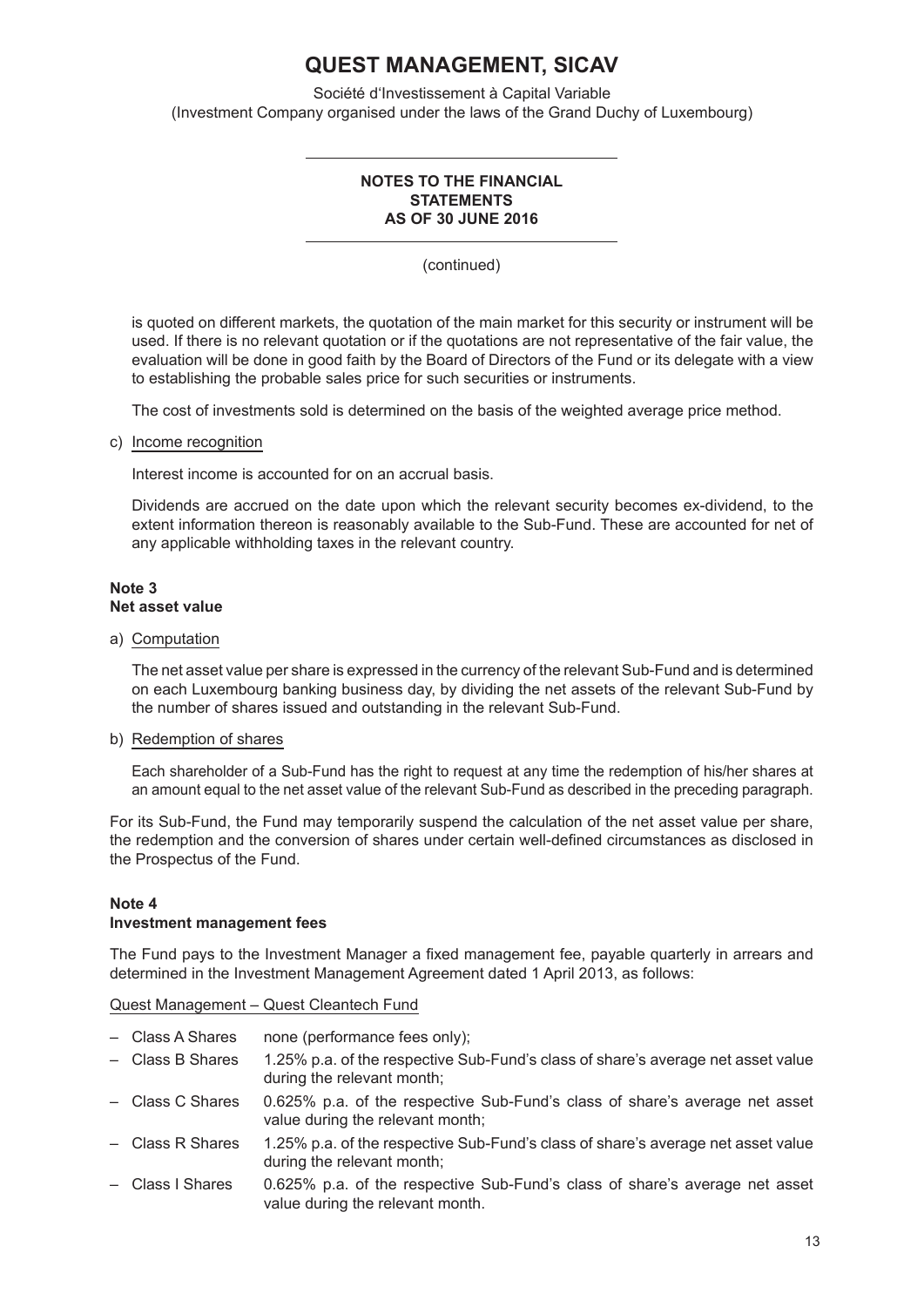Société d'Investissement à Capital Variable (Investment Company organised under the laws of the Grand Duchy of Luxembourg)

### **NOTES TO THE FINANCIAL STATEMENTS AS OF 30 JUNE 2016**

(continued)

### **Note 5 Depositary and management company fees**

The commissions and fees for the Depositary Bank and the Management Company are calculated on the daily average net asset value of each month as defined in the Custodian Bank and Paying Agent Agreement with VP Bank (Luxembourg) SA dated 1 January 2012, as amended and as defined in the Management Company Services Agreement with VP Fund Solutions (Luxembourg) SA dated 1 April 2013 and are debited at the end of each month for the past month.

#### **Note 6 Taxes**

In accordance with current Luxembourg law, the Fund is not subject to any tax on income, capital gains tax or wealth tax. Moreover, no dividends distributed by the Fund, if any, are subject to withholding tax.

Interest/dividend income may be subject to non-recoverable withholding tax in the country of origin. However, income collected by the Fund on securities in its portfolios may be subject to withholding tax which, in normal circumstances, cannot be reclaimed.

The Fund is only subject to the Luxembourg subscription tax (″taxe d'abonnement″), which is payable quarterly at the annual rate of 0.05%. The tax is calculated on the basis of the total net assets on the last day of each quarter. However no tax is levied on the asset value represented by shares held in other undertakings for collective investment falling under Luxembourg law.

### **Note 7 Performance fee**

In consideration for its services, the Investment Manager is entitled to receive from the Fund, when appropriate, a performance fee payable quarterly in arrears. The performance fee is accrued daily in the calculation of the net asset value per share, according to the performance fee structure set forth below.

For the Class A Shares of the Sub-Fund, the Fund pays the Investment Manager a performance fee consisting of:

- 20% of the net realised and unrealised appreciation, if any, in the net asset value of the Sub-Fund's shares which is in excess of the benchmark short interest rate, since beginning of current quarter, applied to the fully existing shares since the beginning of the quarter;
- 20% of the net realised and unrealised appreciation, if any, in the net asset value of the Sub-Fund's newly subscribed shares during the quarter which is in excess of the benchmark short interest rate since related subscription dates;
- the realised performance fee related to redemptions accrued before a quarter end will remain in the Sub-Fund.

The short interest rate is defined as EUR 3 months LIBOR.

For the Class A Shares of the Sub-Fund, the Fund does not pay the Investment Manager a quarterly fee unless the Fund's return is higher than the benchmark interest rate for that particular quarter. A quarterly performance fee is only calculated when the performance of the net asset value per share calculated on the basis of a rolling year is positive. Furthermore, the quarterly performance fee calculated per share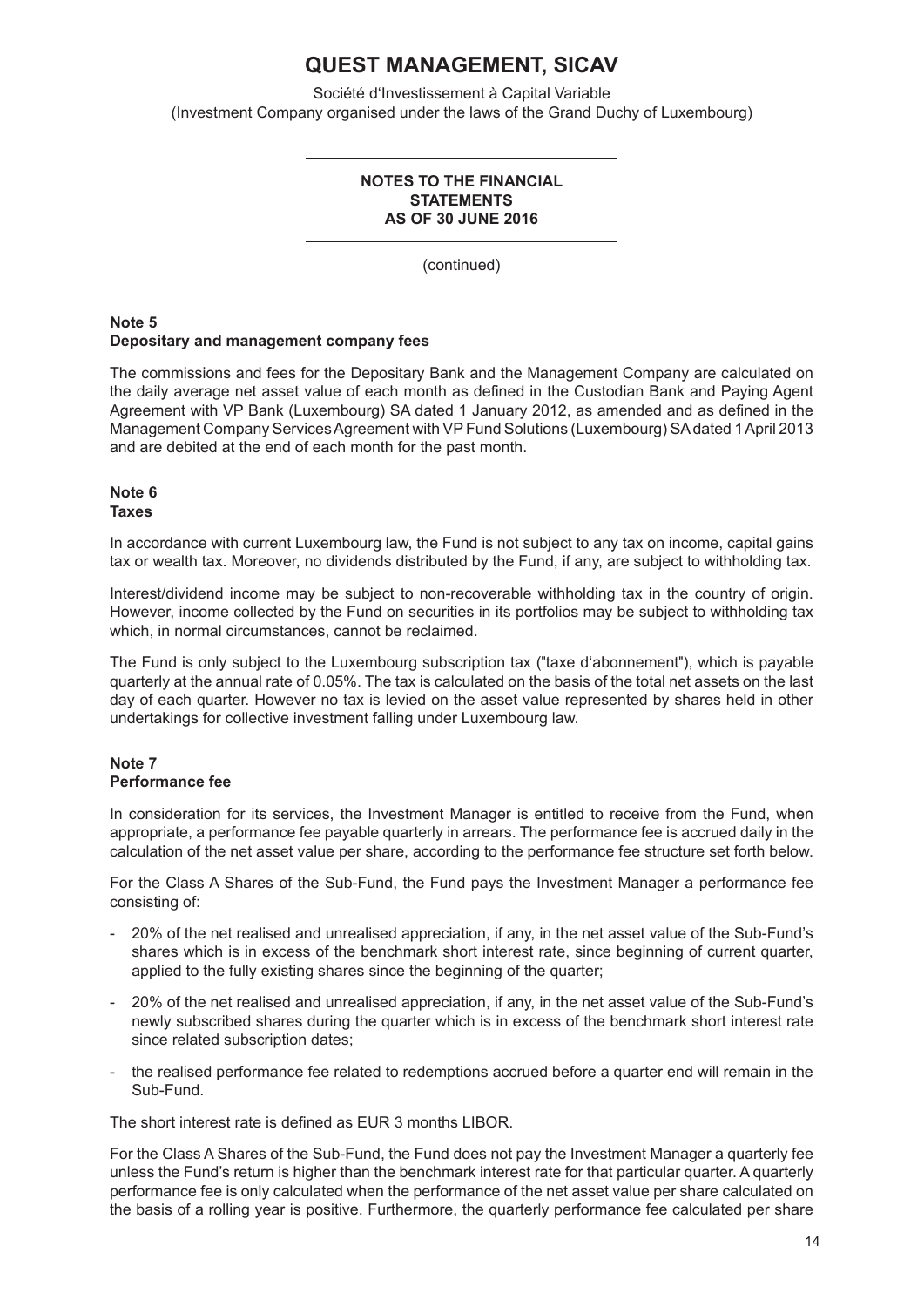Société d'Investissement à Capital Variable (Investment Company organised under the laws of the Grand Duchy of Luxembourg)

### **NOTES TO THE FINANCIAL STATEMENTS AS OF 30 JUNE 2016**

(continued)

may not exceed the performance of the net asset value per share calculated on the basis of a rolling year.

The performance fee is charged to the Fund on a quarterly basis and paid out of the assets of the Sub-Fund. The transfer will be executed by the Management Company.

In the case of the Class A Shares of the Sub-Fund, the Investment Manager may choose to waive all of its fee or any portion thereof at its absolute discretion for an indefinite period, in order to reduce the impact such fee may have on the performance of the Sub-Fund in instances where the Sub-Fund's net assets are of insufficient size.

There is no performance fee charged in relation to Class B, Class C, Class I and Class R Shares of the Sub-Fund.

For the period ended 30 June 2016, there was no performance fee.

### **Note 8 Transaction costs**

The transaction costs represent broker transaction fees in relation to the purchases and sales of securities and financial derivative instruments during the business year. For the period ended 30 June 2016, the transaction costs amounted to EUR 22,262.12.

### **Note 9 Exchange rates**

Exchange rates used as of 30 June 2016:

1 EUR = NOK 9.296513 1 EUR = SEK 9.412860 1 EUR = USD 1.110963

## **Note 10 Related party transactions**

All transactions with related parties were entered into the ordinary course of business and under normal commercial terms. The related parties to the Fund are the Management Company, the Investment Manager and Marketing Agent. The fees for the related parties are described in Notes 4, 5 and 7.

## **Note 11**

### **Changes in security portfolio**

Information about the changes that have occurred in the securities portfolio of the Sub-Fund during the business year can be obtained free of charges from the Management Company, Central Administration Agent, Corporate and Domiciliary Agent, Registrar and Transfer Agent and from the Depositary Bank and Paying Agent of the Fund.